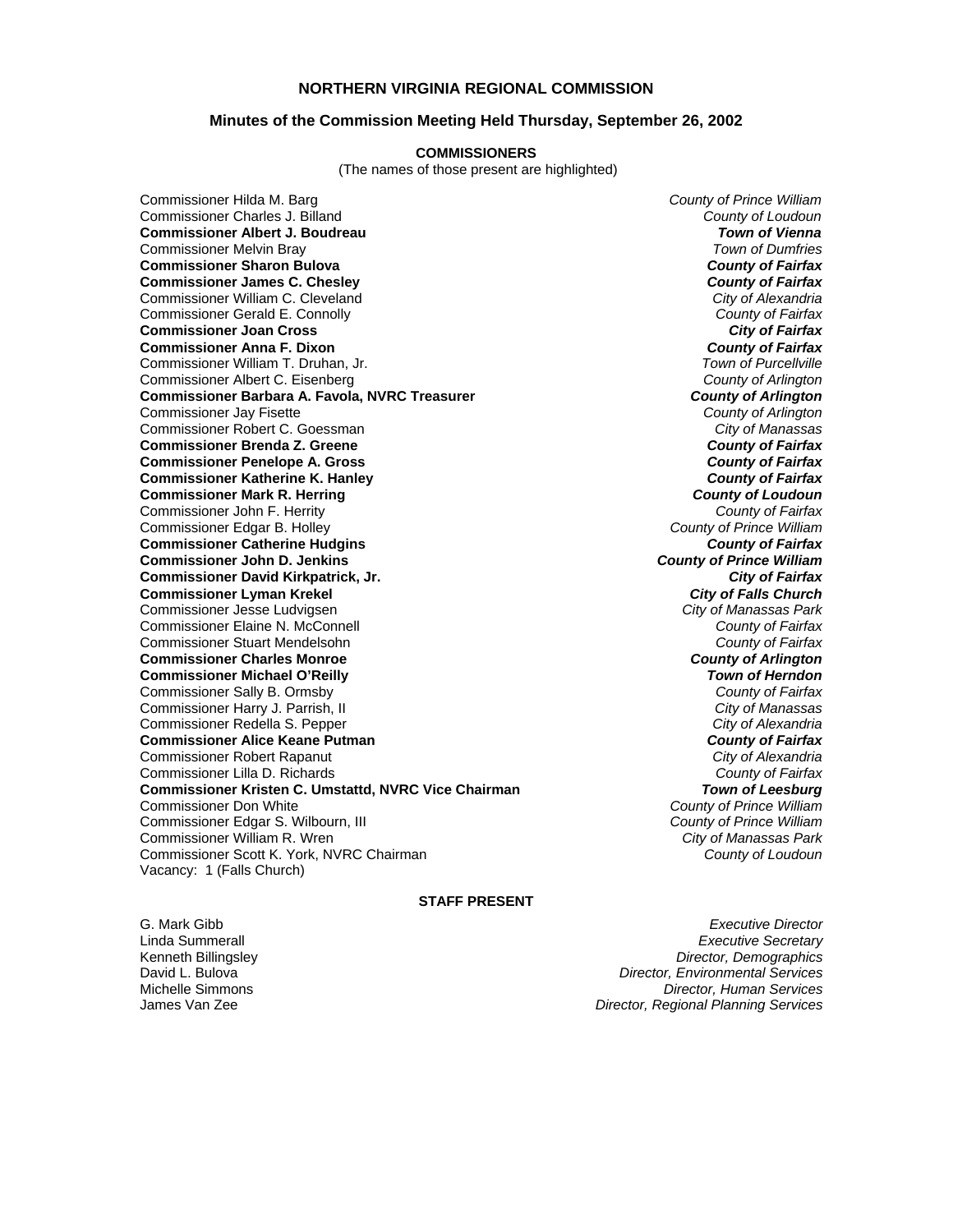## **GUESTS PRESENT**

| <b>Edward Plaugher</b><br>Jim Schwartz<br><b>Brian Bannon</b><br>Dana Fenton | Chief, Arlington County Fire Department<br>Assistant Chief, Arlington County Fire Department<br>resident, Fairfax County<br><b>Prince William County</b>                                                                                                                                                                                                                                                                                                                                                                                                                                                                                                                                                                                                                            |
|------------------------------------------------------------------------------|-------------------------------------------------------------------------------------------------------------------------------------------------------------------------------------------------------------------------------------------------------------------------------------------------------------------------------------------------------------------------------------------------------------------------------------------------------------------------------------------------------------------------------------------------------------------------------------------------------------------------------------------------------------------------------------------------------------------------------------------------------------------------------------|
| <b>CALL TO ORDER</b>                                                         | Vice Chairman Umstattd called the meeting to order at 8:05 p.m.                                                                                                                                                                                                                                                                                                                                                                                                                                                                                                                                                                                                                                                                                                                     |
| PLEDGE OF<br><b>ALLEGIANCE</b>                                               | The Pledge of Allegiance was recited by all present.                                                                                                                                                                                                                                                                                                                                                                                                                                                                                                                                                                                                                                                                                                                                |
| ROLL CALL                                                                    | The roll was called and all members present or absent were noted for the record.                                                                                                                                                                                                                                                                                                                                                                                                                                                                                                                                                                                                                                                                                                    |
| <b>MINUTES</b>                                                               | Commissioner Greene moved approval of the minutes of the July 25, 2002, meeting of the<br>Commission. The motion was seconded and unanimously carried.                                                                                                                                                                                                                                                                                                                                                                                                                                                                                                                                                                                                                              |
| <b>PRESENTATION</b>                                                          | Aftermath of September 11: Lessons Learned Next Steps                                                                                                                                                                                                                                                                                                                                                                                                                                                                                                                                                                                                                                                                                                                               |
|                                                                              | Vice Chairman Umstattd turned the introductions over to Commissioner Favola of Arlington<br>County. Commissioner Favola reported that Chief Ed Plaugher has been Arlington's fire<br>chief for nine years, having joined the county after 24 years with the Fairfax County Fire<br>Department. Both Chief Plaugher and Assistant Chief Jim Schwartz have been actively<br>involved in planning the regional consolidated emergency response.                                                                                                                                                                                                                                                                                                                                        |
| Chief Ed Plaugher                                                            | Chief Plaugher thanked the Commissioners for allowing him and Assistant Chief Schwartz<br>to make this presentation. He informed the members that the Northern Virginia fire chiefs<br>have been working collectively on a regional emergency response long before the<br>September 11 terrorist attack.                                                                                                                                                                                                                                                                                                                                                                                                                                                                            |
|                                                                              | Chief Plaugher emphasized that it is the local governments that are the first responders in<br>emergency situations. It is critical to be able to utilize all the resources in the region: local,<br>state and federal. He reviewed the local response to the attack on the Pentagon, noting<br>that the Arlington County Fire Department was at the Pentagon for ten days. Arlington<br>County requested and received a Justice Department Grant for an "after action" report.<br>The report can viewed on the county's website.                                                                                                                                                                                                                                                   |
|                                                                              | Extended operations at any large-scale incident, such as September 11, require<br>experienced command-level personnel to assist in the supervision of operations and the<br>identification and marshaling of resources necessary to successfully mitigate the event.<br>The Northern Virginia fire chiefs have developed the Virginia Mobile Incident Support Team<br>(MIST), which would provide an incident commander with clearly defined resources<br>through the provision of experienced personnel trained, credentialed and experienced in<br>logistics, planning, finance, and operations. The MIST proposal was submitted to the<br>Virginia Office of Commonwealth Preparedness on September 26. Chief Plaugher asked<br>the Commission for its support of this proposal. |
| questions and<br>answers                                                     | Commissioner Hanley commended the Arlington County Fire Department for its action and<br>leadership at the Pentagon.                                                                                                                                                                                                                                                                                                                                                                                                                                                                                                                                                                                                                                                                |
|                                                                              | Commissioner Gross asked if the District and/or Maryland are also preparing a MIST, and if<br>there would be a greater Washington coordination. Chief Plaugher replied that for the<br>present, the focus is only on Northern Virginia until the liability issues are resolved.<br>Historically, Maryland and the District have deferred to Northern Virginia to take the lead.                                                                                                                                                                                                                                                                                                                                                                                                     |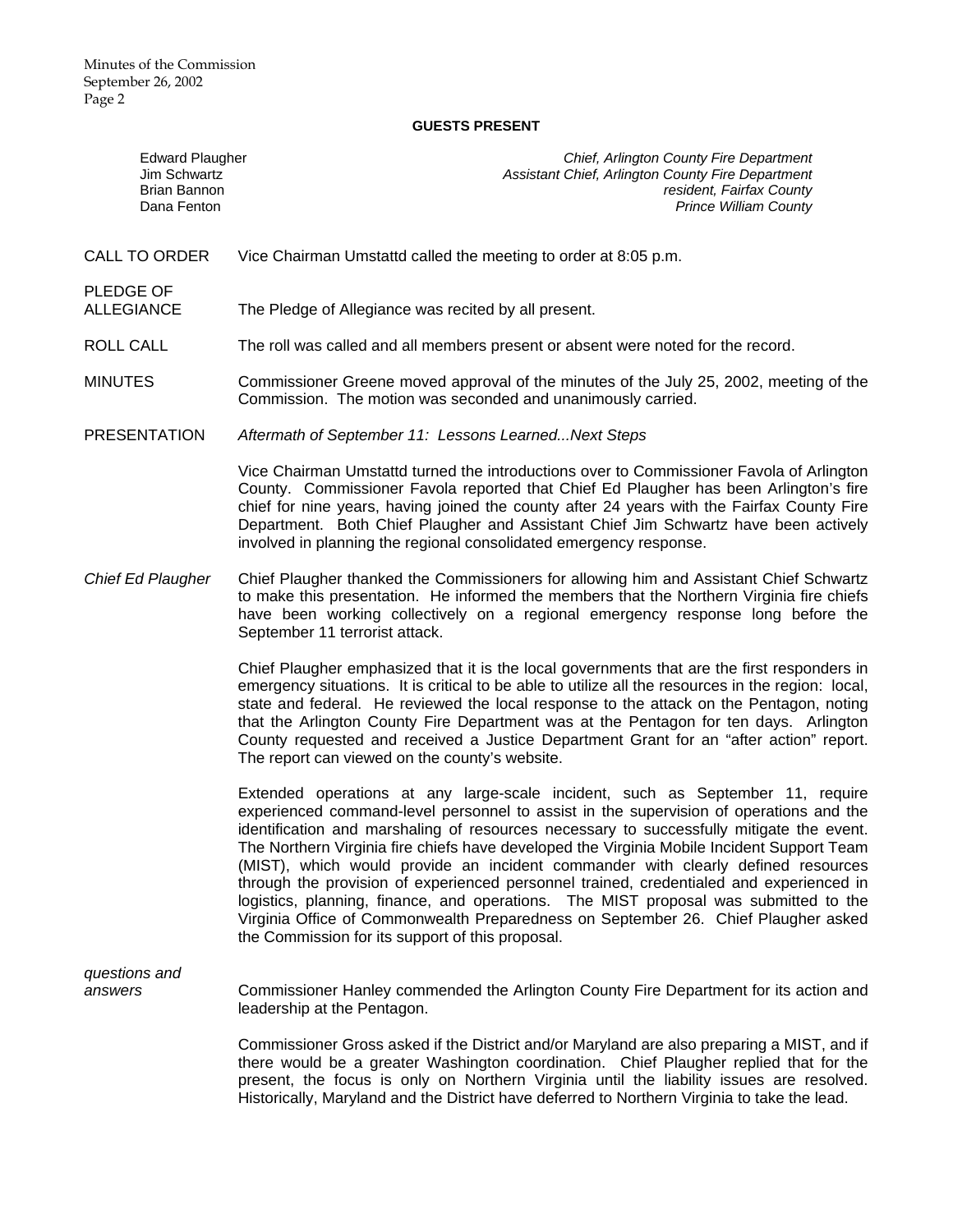Assistant Chief Schwartz explained that MIST will cover all emergencies and include law enforcement and EMS personnel as partners. The fire chiefs have 90 days to submit a funding request once the concept is approved. An estimated \$2.5 million will cover the first year.

Commissioner Favola moved that NVRC endorse the Northern Virginia fire chiefs' MIST proposal, and that staff send a letter to the Office of Commonwealth Preparedness outlining what is needed. The motion was seconded.

Assistant Chief Schwartz replied affirmatively to Commissioner Chesley's inquiry if Northern Virginia could handle more than one incident on the scale of the Pentagon attack, adding that it is a question of response time to the second, third, and possibly fourth incident.

The motion was unanimously carried. The Commissioners thanked the chiefs for their time and gave them a hearty round of applause.

- CONSENT AGENDA Commissioner Chesley moved approval of the consent agenda, consisting of the items below. The motion was seconded and carried unanimously.
	- A. Financial Reports for July and August 2002
	- B. Resolution No. P03-04: Authorization to Create One Staff Position and Abolish Five Vacant Positions
	- C. Resolution No. P03-05: Authorization to Submit a Proposal Entitled "Press Leadership on the Potomac" to the Department of Conservation and Recreation
	- D. Resolution No. P03-07: Authorization to Submit a Proposal Entitled "Blueways: Outreach on the Ocean" to the Department of Conservation and Recreation
	- E. Resolution No. P03-08: Authorization to Submit a Proposal to the Chesapeake Bay Restoration Fund Advisory Committee

EXECUTIVE DIRECTOR'S

REPORT Mr. Gibb reported that the Northern Virginia Home Guide to Emergency Preparedness will be updated and reprinted at the request of the chief administrative officers, who have already budgeted for this project. The public information officers again will assist NVRC .

CHAIRMAN'S REPORT Vice Chairman Umstattd reminded the members to complete and return their survey, if they have not yet done so.

## **RESOLUTION**

NO. P03-06 *Transmittal of the Preliminary FY 2004 Budget and Programs to Member Governments*

 Commissioner Favola, Chairman of the Operations Committee, pointed out that the member per capita dues rate remains the same; any change in dues amount is due to a population increase.

 Commissioner Favola moved adoption of Resolution No. P03-06. The motion was seconded and unanimously carried.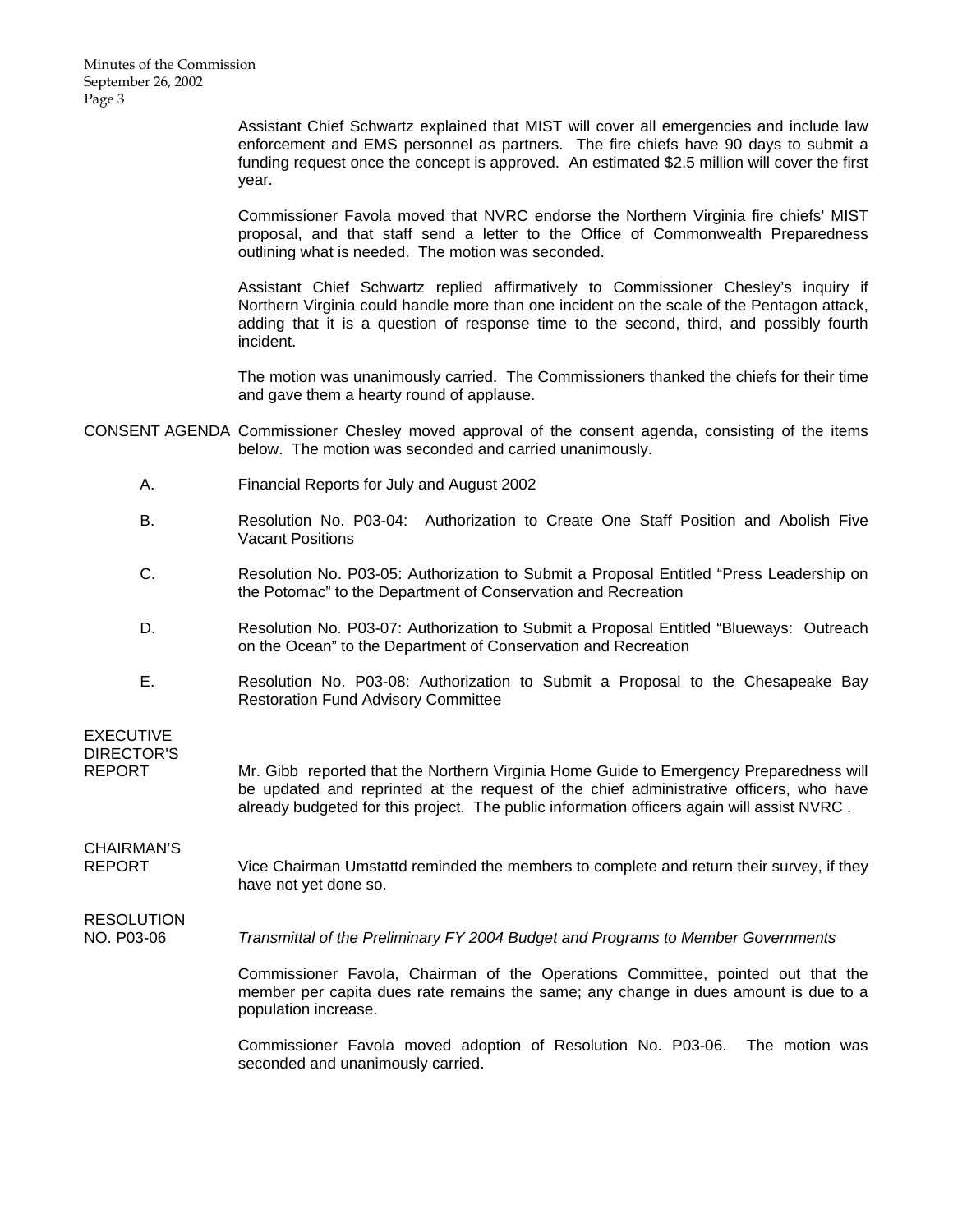# **RESOLUTION**

NO. P03-01 *NVRC Selection of Appointee to the Board of Directors of the Health Systems Agency of Northern Virginia*

> Commissioner Hudgins, Chairman of the Human and Community Services Committee, reported that the committee received applications from several qualified people, and the committee interviewed three applicants. The committee recommends appointment of Teklemariam Ayele, MD, MPH. Dr. Ayele is the Manager of Health Services Programs for the Ethiopian Community Development Council.

> Commissioner Hudgins moved adoption of Resolution No. P03-01. The motion was seconded and unanimously carried.

## RESOLUTION

## NO. P03-09 *Resolution Supporting the Northern Virginia Transportation Referendum*

 Commissioner Jenkins, patron of Resolution No. P03-09, reported that the Operations Committee has reviewed and endorsed the resolution. He then moved adoption of Resolution No. P03-09. The motion was seconded.

Commissioner Gross reported that the Land Use Committee also endorses this resolution.

 Commissioner Boudreau stated his belief that a referendum should let the people decide, adding he thought it presumptuous to tell voters how to decide.

 Commissioner Herring offered a substitute motion: "The Northern Virginia Regional Commission urges the citizens of Northern Virginia to become informed about the Northern Virginia transportation referendum and exercise their right to vote on November 5, 2002." The motion was seconded. Commissioner Herring reported that the Loudoun County Board of Supervisors was presented with a resolution to oppose the transportation referendum and the Board adopted a similar substitute resolution instead. Commissioner Herring added he felt he needed to represent the Board's position at NVRC. Further, he does not believe NVRC's position, whether for or against, will have any effect on the voters.

 Commissioner Bulova stated her belief that elected officials and bodies such as NVRC have a responsibility to help educate the voters and that a funding stream for transportation is needed. Further, citizens look to their elected officials for guidance, and silence can sometimes say a lot; it means there is really not a commitment by people in a leadership role.

 Commissioner Greene concurred with Commissioner Bulova, adding that NVRC is one more voice to be heard from.

 Commissioner Favola concurred with Commissioners Bulova and Greene. She stated she does not view the substitute motion as a substitute, adding that both resolutions could be adopted.

 Commissioner Hudgins stated her view on the importance of informing the citizens of the role of elected leaders and the challenges they faced under the old environment, as well the opportunities provided by the transportation referendum. She added that she does not think the substitute motion is the correct way to go.

 Vice Chairman Umstattd said that having heard these opinions, she rules that Commissioner Herring's motion is not a substitute motion but would encourage him to bring it back after the vote on the main motion.

 Commissioner Jenkins pointed out that NVRC is a regional body and should therefore take a position supporting its local governments.